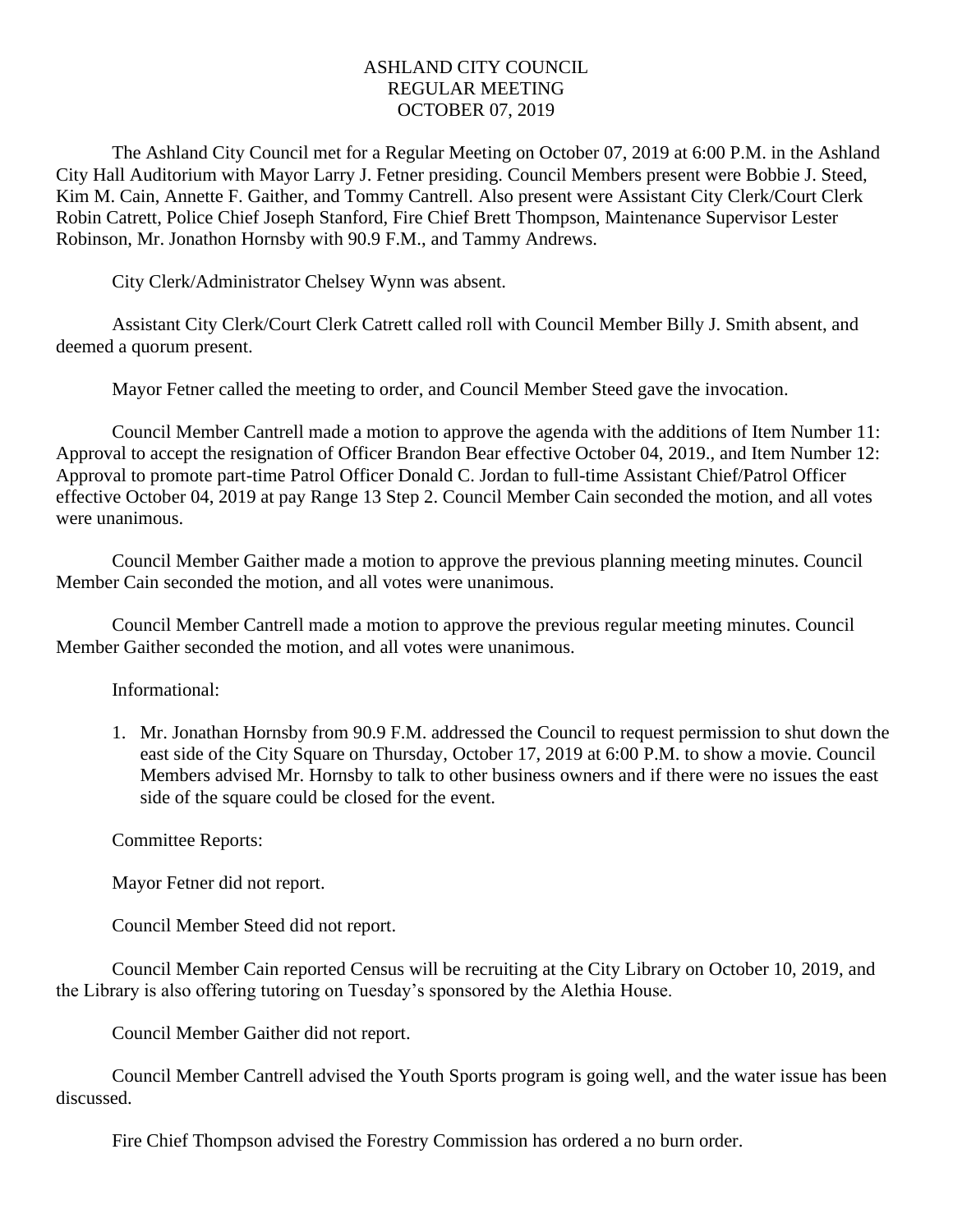Police Chief Stanford did not report.

Maintenance Supervisor Robinson advised the Maintenance Department will start site work for the storm shelter on October 08, 2019 and it will have to be inspected by the Mobile Home Association before the shelter can be installed. Supervisor Robinson also advised 10 gallons of paint have been used at the Wynn Building, they are working on restriping parking lots, and 90 percent of the shrubs have been trimmed. Supervisor Robinson also requested a plan for Christmas Decoration so he can make preparations for putting them up.

New Business:

Council Member Cantrell made a motion approving the bills received since the last regular meeting the amount of \$23,925.93. Council Member Gaither seconded the motion, and all votes were unanimous.

Council Member Cain made a motion approving to contract with Jacksonville State University for the Police Department. Police Chief Stanford explained this contract would provide forensic scientist for crime scene, access to free training, and free testing kits to the Police Department. Council Member Gaither seconded the motion, and all votes were unanimous.

Council Member Gaither made a motion approving to pay East Alabama Regional Planning and Development Commission \$306.00 for Annual Dues 1<sup>st</sup> Quarter. Council Member Cain seconded the motion, and all votes were unanimous.

Council Member Gaither made a motion approving to pay ROCIC \$300.00 for the Police Department. Chief Stanford advised ROCIC provided intelligence information, and access to training. Council Member Cain seconded the motion, and all votes were unanimous.

Council Member Cain made a motion approving to pay Thomson Rueters \$396.00 for Alabama Rules of Court (State, Federal, and Federal Key Rules 2019 edition) for Ashland Municipal Court. Council Member Gaither seconded the motion, and all votes were unanimous.

Council Member Steed made a motion approving to pay Valent Group \$2,516.00 for renewal of the VFIS accident & sickness policy for the Fire Department. Council Member Cantrell seconded the motion, and all votes were unanimous.

Council Member Gaither made a motion approving to pay Butler Electric \$5,496.00 for generator preparation and installation (to be reimbursed by grant). Council Member Cantrell seconded the motion, and all votes were unanimous.

Council Member Smith made a motion approving to give Maintenance Supervisor William Lester Robinson a 6% evaluation raise to Range 19 Step 3. Council Member Gaither seconded the motion, and all votes were unanimous.

Council Member Gaither made a motion approving to take Jeffery Catching off probation and give him a one-step (3%) raise to Range 8 Step 3. Council Member Cain seconded the motion, and all votes were unanimous.

Council Member Gaither made a motion authorizing Mr. Ronald Robertson, Revenue Commissioner of Clay County to assess and collect property taxes for the City of Ashland, Alabama. Council Member Cantrell seconded the motion, and all votes were unanimous.